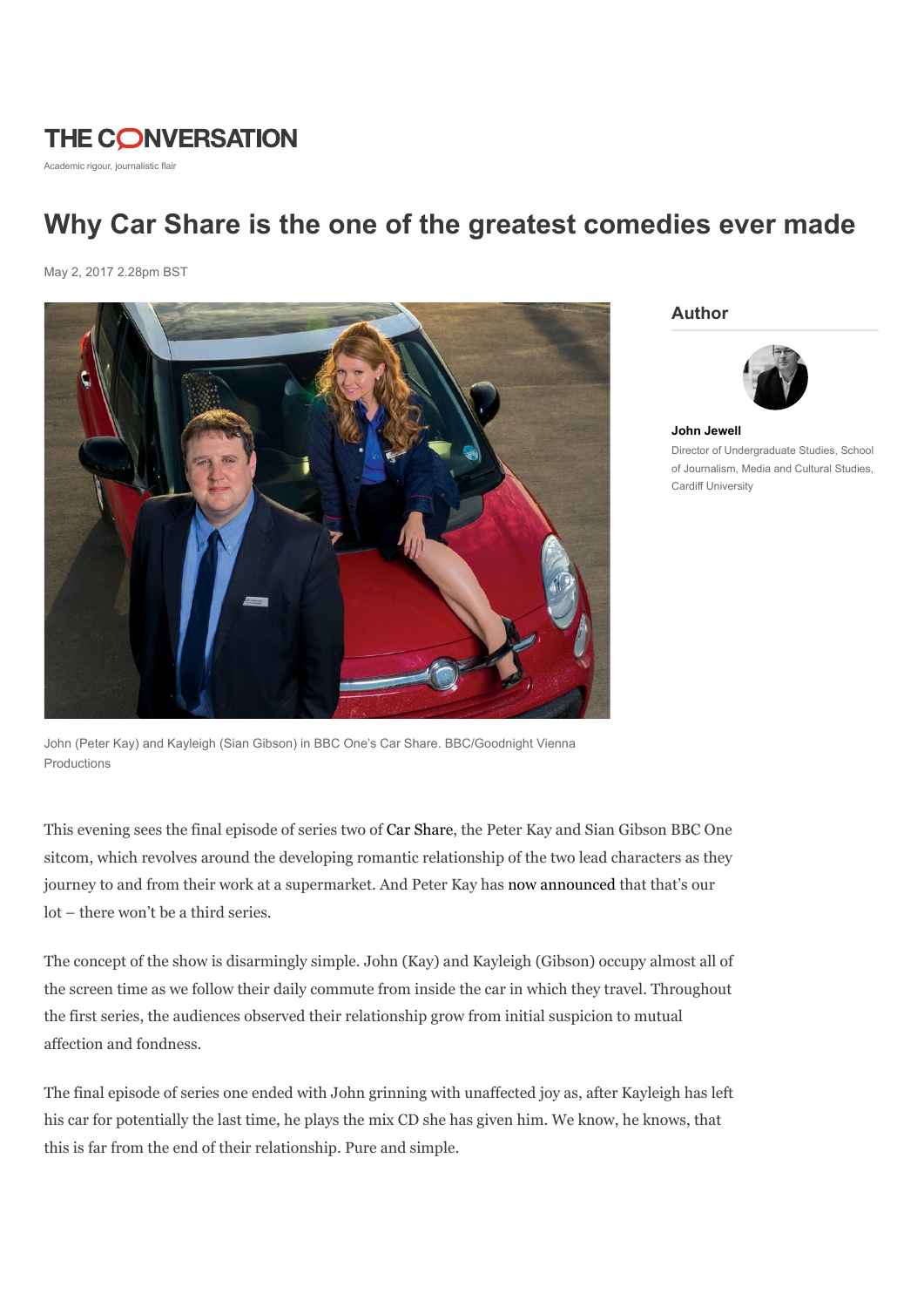### Jump on yer bike remix - Peter Kay's Car Share: Series 2 Episode...



When the show first aired in 2015 it was met with both critical and public acclaim. As a matter of fact, it was BBC iPlayer's most watched series to premiere as a box set in 2015 and won the best scripted comedy gong at the 2016 BAFTA awards.

When the entire second series premiered on iPlayer last month, all four episodes went to the top of the charts with more than 2.5m downloads in just a matter of days.

It has certainly, to borrow a well-worn phrase, captured the nation's heart.

There are many reasons for this and the first is its inclusivity. This is not an edgy, confrontational comedy directed at a particular demographic. Its themes of love, affection, simplicity and decency are universal and instantly recognisable. John has lost his Dad and worries about his Nan. Kayleigh is lonely and struggles to pay the bills. Both are incomplete though they don't necessarily know it. Both are, and this is very important, without malice and innately likeable.

#### More than laughter

The drama arises from verbal interaction. John and Kayleigh really do talk to each other. And listen, of course. They engage in dialogue which allows their characters room to develop as people and not just as comedic ciphers. Series two has upped the ante in terms of slapstick but the beauty of the show is in the writer's awareness that comedy is actually about a lot more than laughter. It's also about narrative and personal development.

As Brett Mills has written, the pleasures of sitcom can be decidedly non-comic and involve character identification and melodrama. Over time, an audience can invest a great deal in those for whom they have fondness. For my money, the greatest moment from any sitcom isn't Del Boy falling through the bar. It's when that same loveable wideboy holds his newborn son for the first time, calling on his long deceased mum to look down at them both from heaven.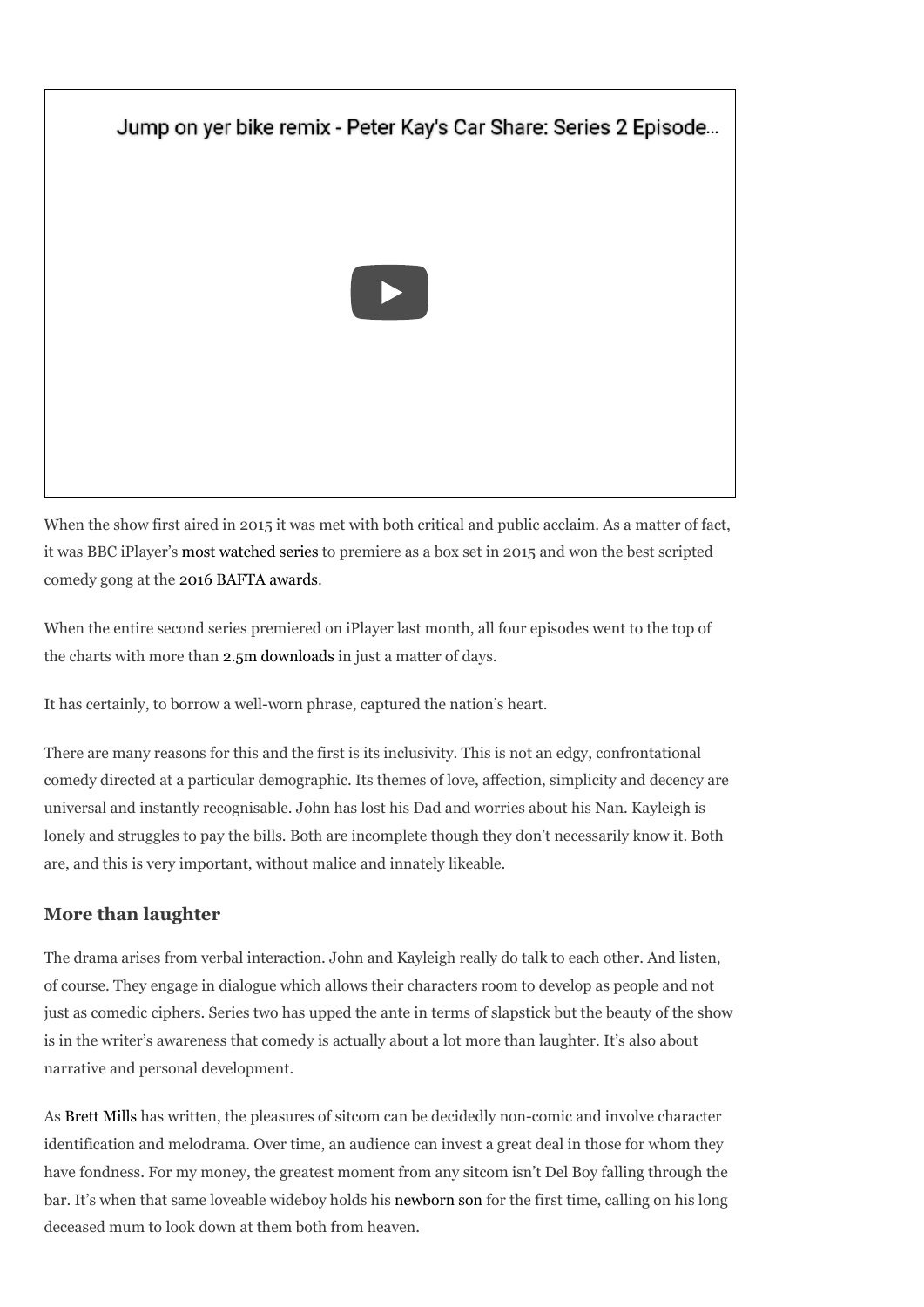## Del Boy Falls Through the Bar | Only Fools and Horses | BBC Co...



That's not to say that Car Share is bereft of jokes, though. Neither is it afraid of innuendo and sexual reference. One of the more memorable sequences of the first series concerns Kayleigh's complete misunderstanding of the popular X-rated pastime of "dogging". Much of the laughter here comes from Kayleigh's childlike (rather than childish) naivety contrasted with John's more world weary knowledge of life as it is. They laugh with each other and not at each other.

And, curiously for a show which is ostensibly about the modern practice of sharing transport to work, it is inherently nostalgic. Boy falling for girl (and vice versa) is of course a timeless theme but what Car Share does is accompany most scenes with a predominantly 1980s and 1990s soundtrack. When John and Kayleigh try and guess the year on Forever FM we can join in. In this sense we can be part of that world of small victories and rekindled memories. It's the comedy of recognition performed by consummate actors.

#### Different strokes

This sort of comedy is a million miles away from the cerebral aggression of Frankie Boyle or the controlled offensiveness of Jimmy Carr – and of course whether or not something is funny is an entirely subjective concept.

Yet, like the critically despised Mrs Brown's Boys, Car Share has been a hit with viewers. Indeed, the fact that the Dublin-based farce was voted best sitcom of the century to the fury of many simply means that lots of people enjoy watching it. Audiences laugh, as they always have done, at the sexual puns and a man dressed up as a woman. Brendon O'Carroll is no doubt fully aware of the debt owed to Norman Evans and Les Dawson.